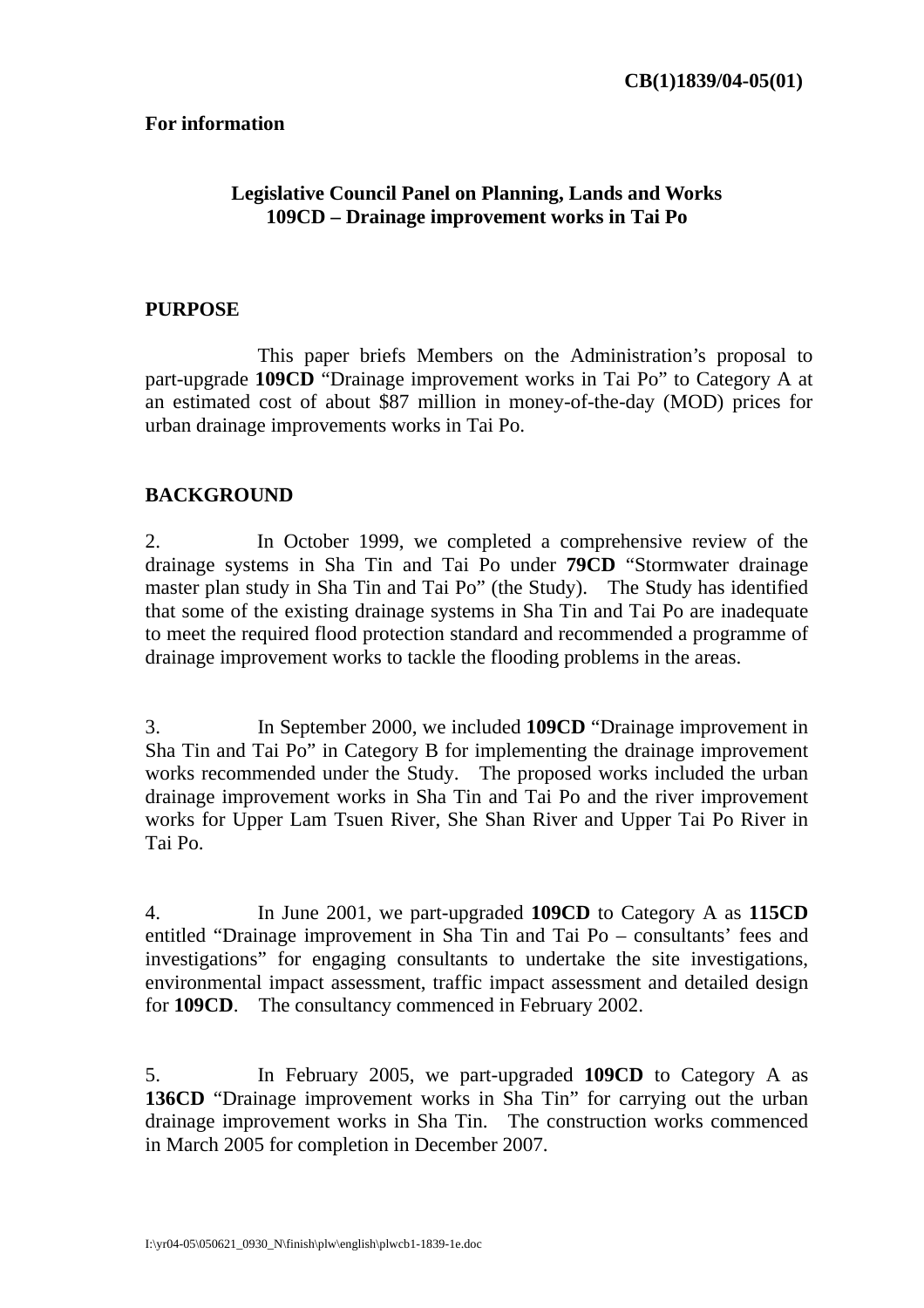6. We have substantially completed the detailed design for the urban drainage improvement works in Tai Po and plan to start the construction of the above proposed works in end 2005 for completion in end 2008. The planning and design of the remaining river improvement works for Upper Lam Tsuen River, She Shan River and Upper Tai Po River is underway.

## **PROPOSAL**

7. The scope of the proposed urban drainage improvement works in Tai Po which we propose to upgraded to Category A comprises -

- (a) upgrading of about 2.8 km of existing stormwater drains by replacing with larger drains of diameter ranging from 300 millimetres (mm) to 1800 mm around Yuen Chau Tsai, Tai Po Market, Yue Kok, Tai Po Old Market, Po Sam Pai and CARE Village in Tai Po; and
- *(b)* construction of a floodwater pumping station in Tai Po Market and other minor drainage facilities*.*

----- A site plan showing the locations of the proposed works is at **Enclosure**.

## **JUSTIFICATION**

8. The drainage catchment of Tai Po covers a large area including the urban areas in Tai Po Market, Tai Po Old Market, Yuen Chau Tsai, areas along Ting Kok Road and the rural areas behind. Most of the existing drains were designed and constructed decades ago to meet the flow requirements and standards at that time. Owing to continuing development and changes in land use over the years, some existing drains have become inadequate to cope with the increasing runoffs and parts of the above areas are susceptible to flooding during severe rainstorms. We have conducted a comprehensive assessment of the capacity of the existing drainage systems for the whole catchment under the Study. The Study has concluded that the drainage systems need improvement at several locations to alleviate flooding risks in the district and to meet the community's increased expectation for better flood protection. In addition, to alleviate the flooding problem in the low-lying area of Tai Po Market during heavy rainstorms, we also propose to construct a floodwater pumping station to pump the surface runoff into Lam Tsuen River.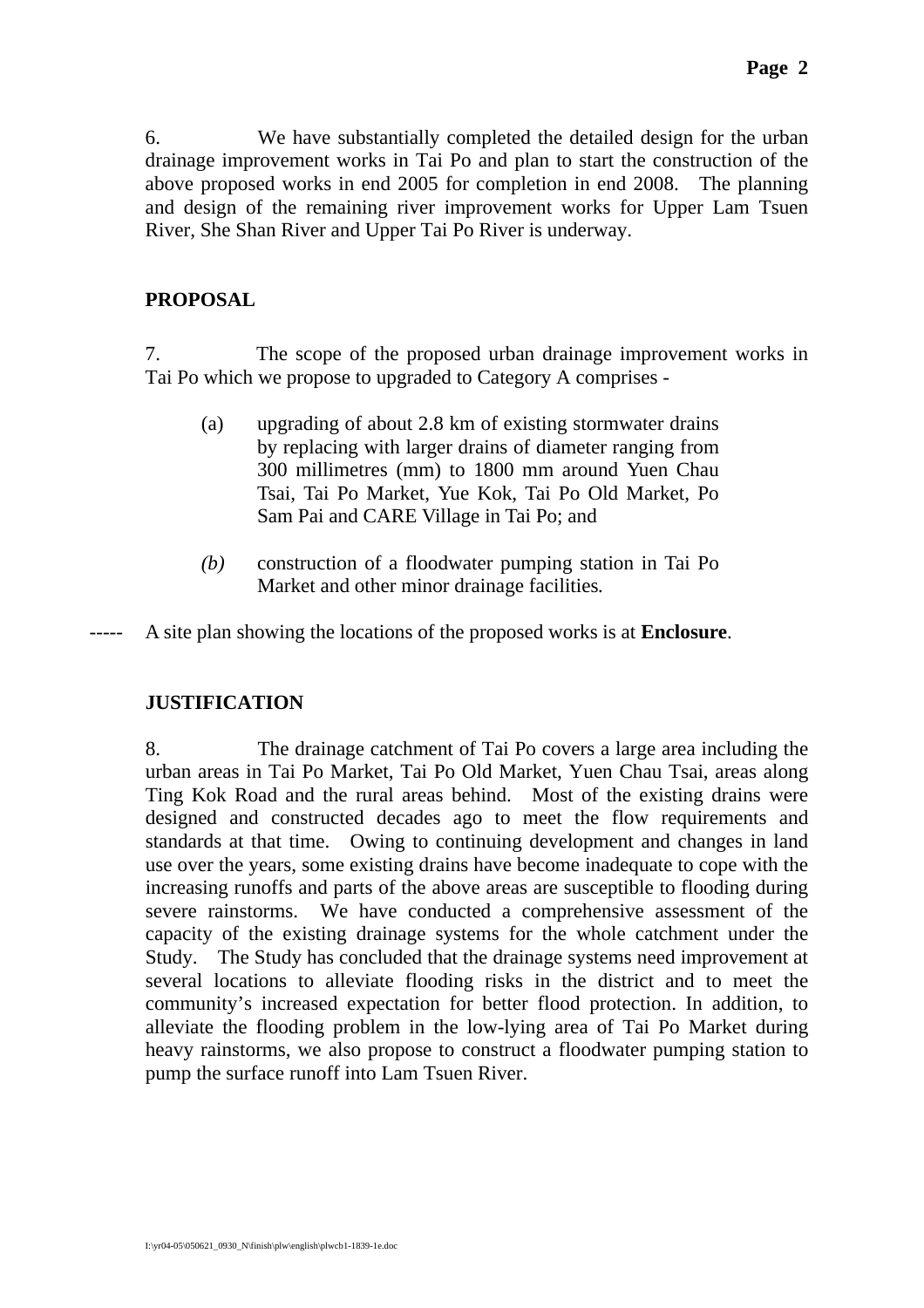## **FINANCIAL IMPLICATIONS**

10. We estimate the capital cost of the proposed works to be about \$87 million at MOD prices, made up as follows -

|     |                                                                                |        | \$ million |                 |
|-----|--------------------------------------------------------------------------------|--------|------------|-----------------|
| (a) | Upgrading of existing drains                                                   |        | 58         |                 |
| (b) | Construction of floodwater<br>pumping station and minor<br>drainage facilities |        | 13         |                 |
| (c) | Consultants' fees for                                                          |        | 8          |                 |
|     | contract administration<br>(i)<br>site supervision<br>(ii)                     | 1<br>7 |            |                 |
| (d) | Environmental mitigation<br>measures                                           |        | 1          |                 |
| (e) | Contingencies                                                                  |        | 7          |                 |
|     | Total:                                                                         |        | 87         | (in MOD prices) |
|     |                                                                                |        |            |                 |

11. We estimate that the annual recurrent expenditure arising from the proposed works to be about \$600,000.

#### **PUBLIC CONSULTATION**

12. We consulted the Environment, Housing and Works Committee of Tai Po District Council on 23 July 2004 for the urban drainage improvement and river improvement works in Tai Po. Members expressed their support to the proposed works.

–––––––––––––––––––––––––––––––––––––––––––––––––––––––––––––––––––––––––––––––––––––

<sup>1</sup> "Return period" is the average number of years during which a certain severity of flooding will occur once, statistically. A longer return period means a rarer chance of occurrence of a more severe flooding.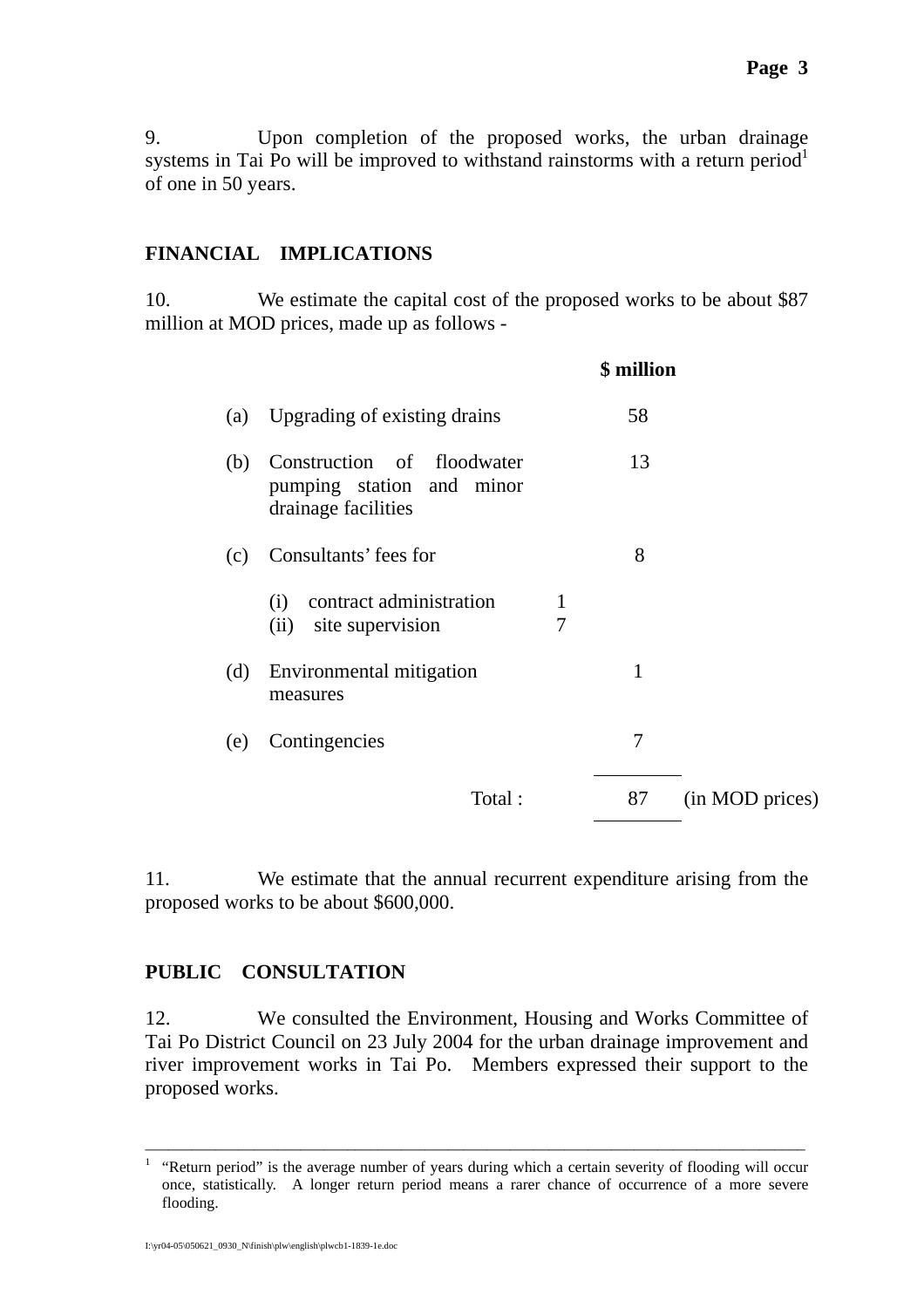### **ENVIRONMENTAL IMPLICATIONS**

13. The part of **109CD** which we now propose to upgrade to Category A is not a designated project under the Environmental Impact Assessment Ordinance.We have completed an Environmental Study for the proposed works which concludes that there would be no insurmountable impacts on the air quality, water, waste management and visual impacts.

14. We estimate that the project will generate about 15 000 cubic metres  $(m<sup>3</sup>)$  of construction and demolition  $(C&D)$  materials. Of these, we will reuse 9 000 m<sup>3</sup> (60%) on site, deliver 4 500 m<sup>3</sup> (30%) to public filling areas<sup>2</sup> and dispose of  $1,500 \text{ m}^3$  (10%) at landfills. The notional cost of accommodating C&D waste at landfill sites is estimated to be \$187,500 for this project (based on a notional unit  $\cos^3 \theta \$ \$125/m<sup>3</sup>).

## **TRAFFIC IMPLICATIONS**

15. We have completed a traffic impact assessment for the proposed works to ascertain possible disruption to traffic during construction of the stormwater drains and derive mitigation measures. All existing vehicular entry and exit points, pedestrian routes and pedestrian crossing facilities will be maintained, and temporary traffic arrangements will be designed according to prevailing site constraints and up to the required standards. Existing public transport routes will not be affected by the works. To minimise the traffic impacts caused by construction of the proposed works, we have carefully selected the alignment of the proposed drains so as to avoid the busy areas. The proposed drainage works along Ting Kok Road and in the vicinity of Yuen Chau Tsai will mainly be carried out along existing roadside verge, footpath and cycle tracks. Therefore, traffic impact at most locations of the works is expected to be minimal. To expedite works progress without inducing unacceptable nuisance to the public, we will employ a trenchless method to construct drains at critical locations such as Pak Shing Street near Kwong Fuk Bridge Garden and at CARE Village across the Kowloon-Canton Railway Corporation railway.

–––––––––––––––––––––––––––––––––––––––––––––––––––––––––––––––––––––––––––––––––––––

<sup>&</sup>lt;sup>2</sup> A public filling area is a designated part of a development project that accepts public fill for reclamation purpose. Disposal of public fill in a public filling facility requires a licence issued by the Director of Civil Engineering and Development.

<sup>&</sup>lt;sup>3</sup> This estimate has taken into account the cost for developing, operating and restoring the landfills after they are filled and the aftercare required. It does not include the land opportunity cost for existing landfill sites (which is estimated at \$90 per  $m<sup>3</sup>$ ), nor the cost to provide new landfills (which are likely to be more expensive) when existing ones are filled. The notional cost estimate is for reference only and does not form part of this project estimate.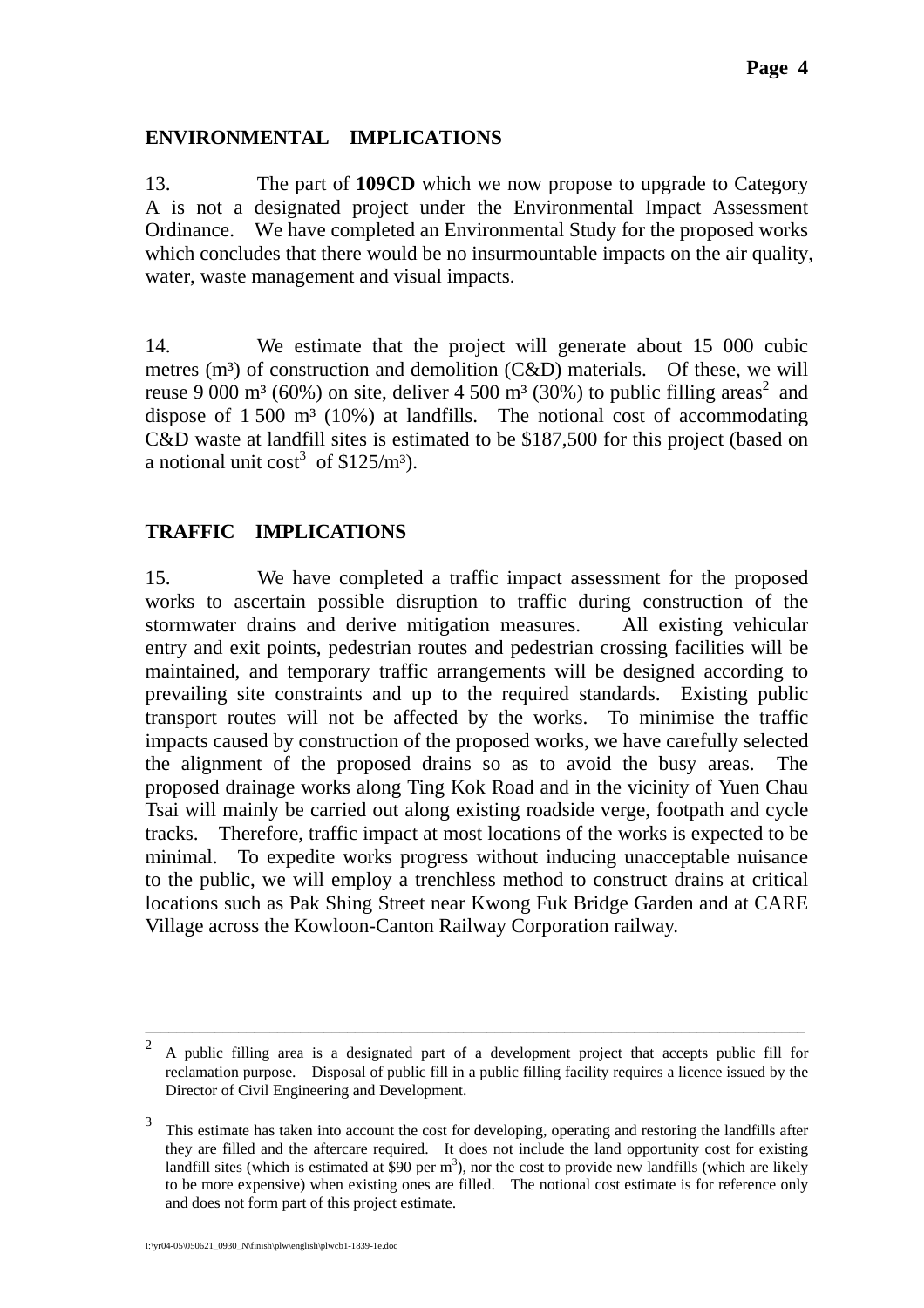16. During the construction period, we will establish a Traffic Management Liaison Group to discuss, scrutinise and review the proposed temporary traffic arrangements. We will maintain close contacts with the Transport Department, public transport operators, the Hong Kong Police Force and relevant government departments to keep the situation under close surveillance so as to minimise any disruption caused.

# **JOB CREATION**

17. We estimate that the proposed works will create about 50 jobs (40 for labourers and another ten for professional/technical staff) providing a total employment of 1 350 man-months.

# **WAY FOWARD**

18. We intend to submit our proposal of part-upgrading **109CD** to the Public Works Subcommittee in October/November 2005 with a view to seeking funding approval of the Finance Committee in November/December 2005.

Environment, Transport and Works Bureau June 2005